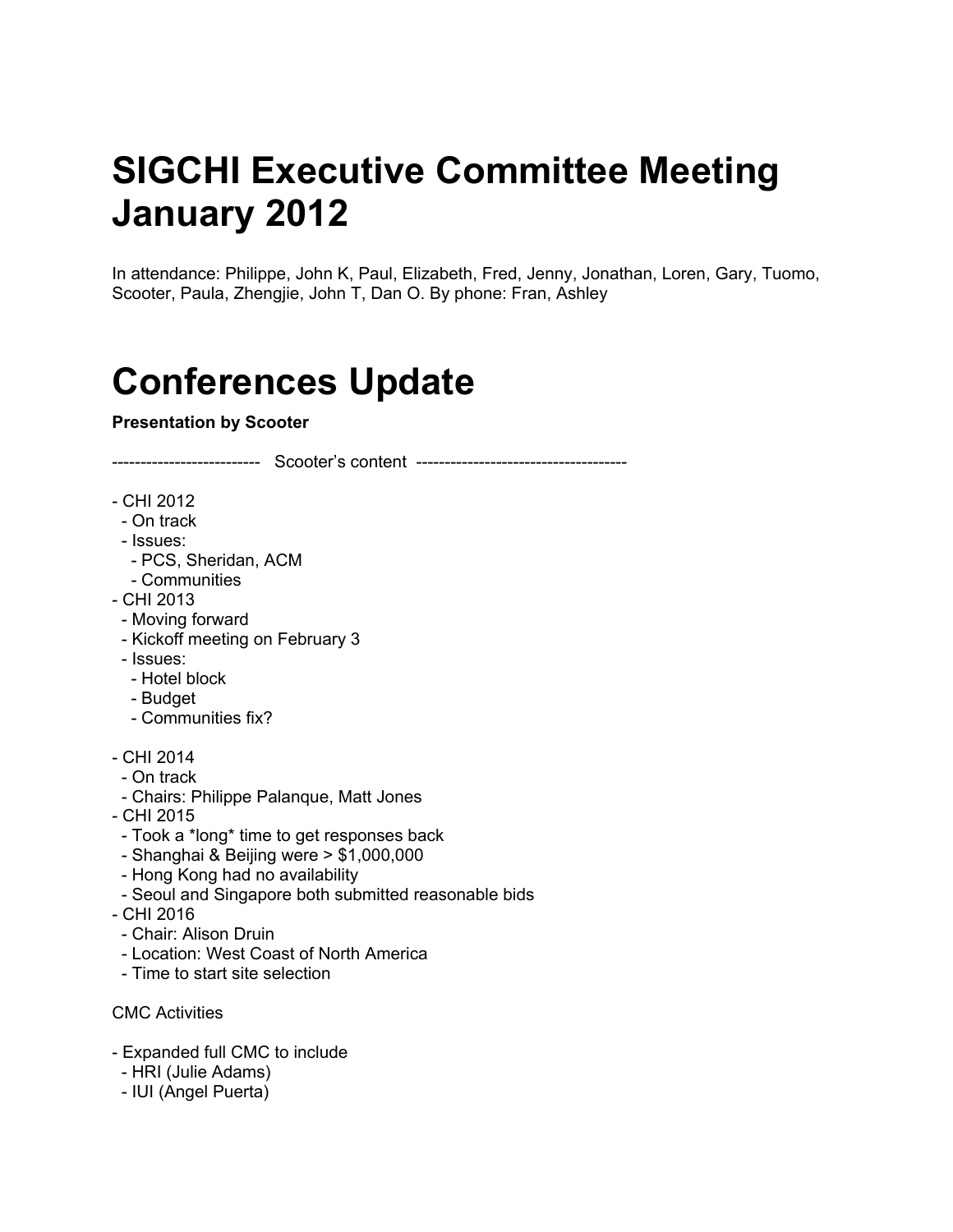- UBICOMP (James Scott)
- Full CMC Meeting in Seattle
- February 10, right before CSCW
- Specialized conference support
- Agreed to provide specialized conferences\*:
- PCS
- Full page add in Communications
- Full page add in interactions
- Reg online
- 50% of surplus (based on a formula)
- Concerns have been raised about the last item
- \* That are >= 50% sponsored by SIGCHI

Surplus Return

- Our plan:

- 50% of the average of the previous 2 years surplus will show in their budget as a grant

- ACM would prefer:

- Each conference committee will submit a request outlining how they intend to use the money

CMC Issues

- $-$  ACM
- Site selection
- Policy communication
- Chair/TP training
- PCS data flow
- Conference repository
- Publication templates
- Templates for PCS forms
- Documentation for venue chairs
- Policies and procedures
- Data release policy and procedures
- Data archive (PCS)
- Video dissemination
- CHI Course program
- CHI Communities

--------------------------------- End of Scooter's presentation ----------------------------------------

Among other things, Scooter gave his thoughts on how to "fix" the CHI conference "Communities" role in the conference.

There was also discussion of the idea of "returning the surplus" to a conference series (such as CSCW, UIST, IUI, HRI, …. ). (Note that only some conferences are eligible for this: notably, a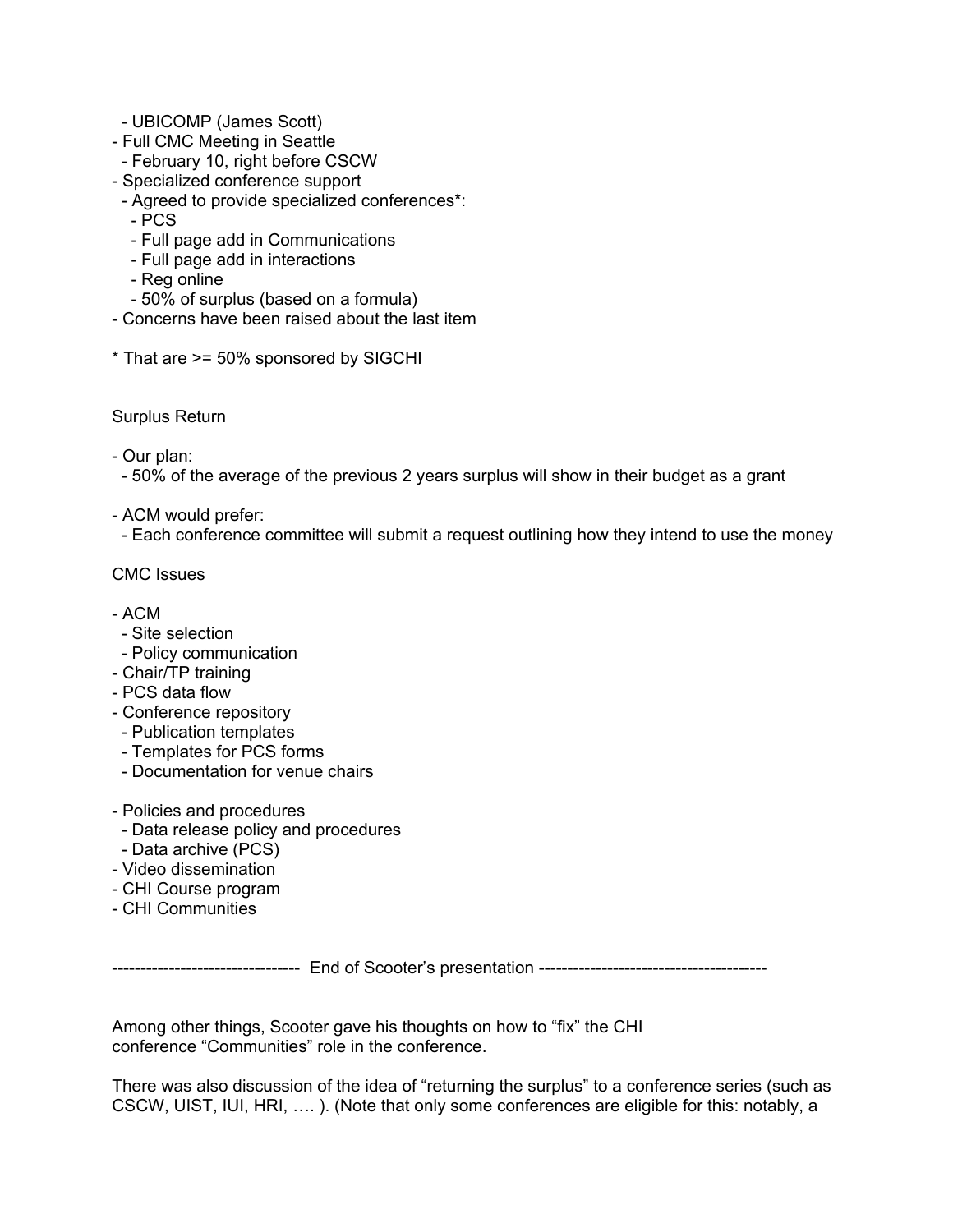conference series has to have a steering committee.) The issue of "oversight" -- by ACM and/or the EC -- was raised. Also, the benefits to the conference(s):

- financial
- "psychological" a conference series feels that they have ownership over their conference. They benefit (some) from their financial prudence, and they are accountable (somewhat) for their lack thereof.

There was a very interesting discussion of the relationship between "SIGCHI" and specialized conferences, touching on issues such as communication, oversight, autonomy.

In the end, the EC re-affirmed the decision that had been made.

Also raised was the issue of how to provide support and "training" for the chairs of specialized conferences. The means being explored to achieve this goal is to have a steering committee for each conference series.

#### **Presentation by Philippe**

Among other things, there was a discussion of in-cooperation conferences, both general issues and some specific conferences. It morphed into the issue of having different types of conferences on the same topic. The underlying philosophy for granting approval to (co-) sponsored conferences is that the set of them should pave the HCI area and they should not (as much as possible) overlap. There was a report on the progress of having a SIGCHI sponsored conference on Games.

-----------------------beginning presentation (extracted from PowerPoint slides) ----------------------- Updates on Specialized Conferences Jean-Daniel Fekete, Regina Bernhaupt, Marco Winckler Philippe Palanque & Scooter Current Activities Conference approval (Sponsored and in-cooperation) Granting approval New entry in SIGCHI web site Sending request for SIGCHI logo and link Data archival and processing **Surveys** Support to conference organizers (connected to the communities thingy) Data Archive and Processing

Jean-Daniel is in charge. Not much progress was made since the last meeting, as other problems were worked on. (Sub-committee analysis and rebuttal impact presented at Toronto 2011 CMC meeting) Connected to the PCS evolution Regonline (registration) PCS system (submissions) Sheridan (publisher) Conference survey Advance programme Prepared data for CHI 2009, 2010 & 2011 Opening plenary Closing plenary Planned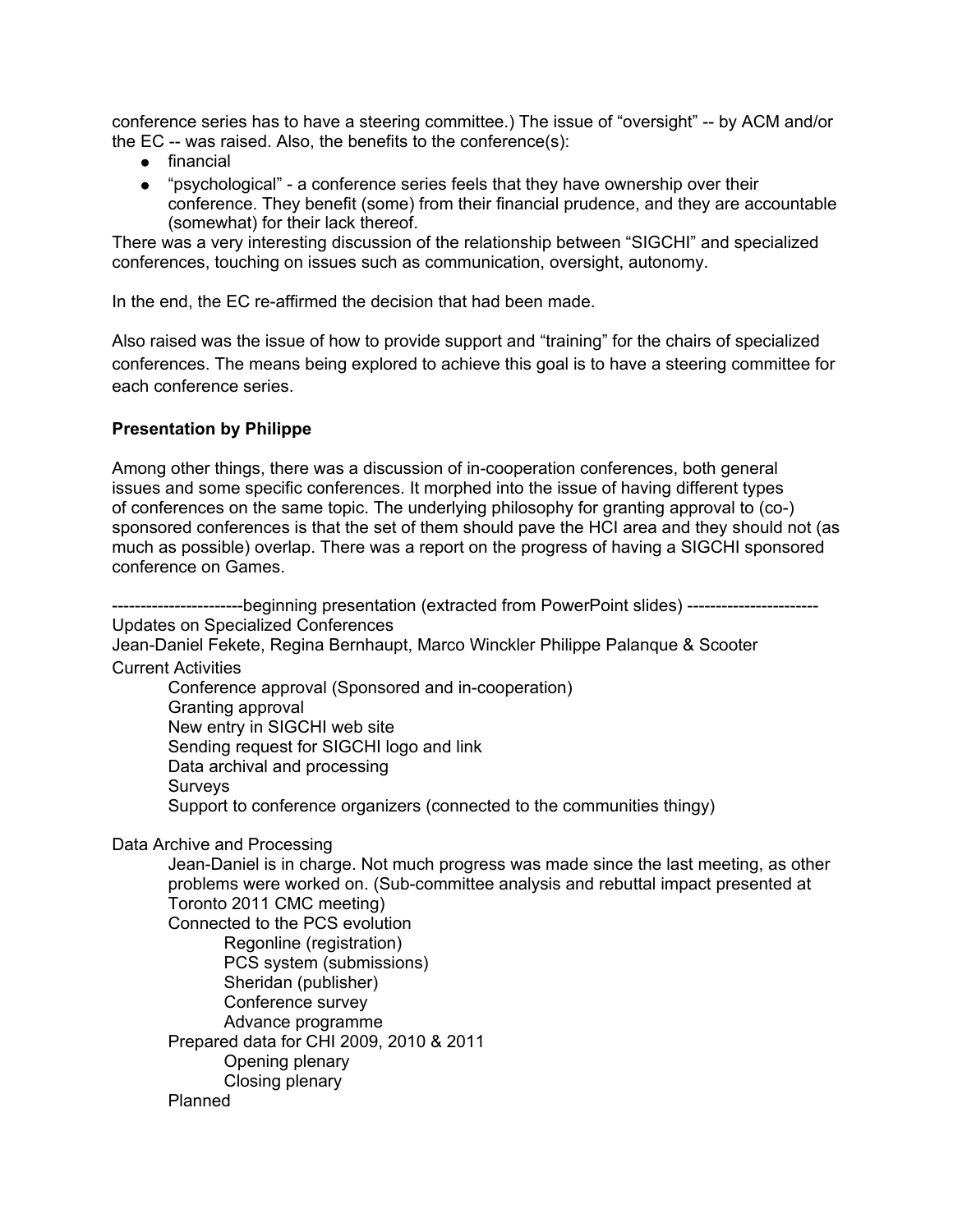Data archive for SIGCHI as a society

For CMC as decision support system (see above)

For SIGCHI members to understand their communities (and the evolutions)

Website for Specialized Conferences

Tab Conference on SIGCHI web site

We have (or will have) 3 groups of pages

Conferences supported by SIGCHI (both sponsored and in-cooperation) updated weekly-ish

History since 2007 (both in-coop and sponsored)

Information for organizers (so far main page)

Visible interactive SIGCHI data set (CHI data only)

A complementary view on www.interaction-design.org

Issues (at last meeting)

Attract conference belonging to SIGCHI area (infovis – visweek e.g. SoftVis), mobile HCI, …

Done for MobileHCI, we hope tohave visweek in-coop for 2014

Not loose current Sponsored conferences

DIS ICMI

Jean-Daniel need to define the limitations of his tasks (availability of data)

Issue of the things going very slowly handling the present (not much preparing the

## future)

DUX conference

Gone since 2007

Issues related to sponsors (AIGA, SIGCHI, SIGGRAPH)

Trying to invite people to do something (KTH was interested – cancellation meeting in December)

DPPI seems to take over the empty space (in-coop with SIGCHI

Game conference

A lot of different events on that topic (Fun and Games, Game Developers conference, Design Pattern in Games, ACE, …)

Some in-coop with SIGCHI

ICEC organized by IFIP TC 14 (pending of INTERACT)

Other "independent" ones

Katherine Isbister & Regina Bernhaupt (CHI 2011 & CHI 2012 Games Community cochairs working on that) we should have a SIGCHI Games conference for 2013

Benefits for sponsored conferences (implemented)

PCS Granted by SIGCHI to 50%+ conferences Regonline Granted by SIGCHI to 50%+ conferences FREE Advert 1 page in CACM FREE Advert 1 page in Interactions Conferences over 5 years old Steering Committee chair part of the extended CMC (implemented) Give back part of the benefits to the conference (for 50% and up conferences) InitBudget(i)= ((sum(ConfNet(i-1)+ConfNet(i-2))/2) / 2

Unsure?

A web site on the ACM web site Mailling list Plone (for data achival??)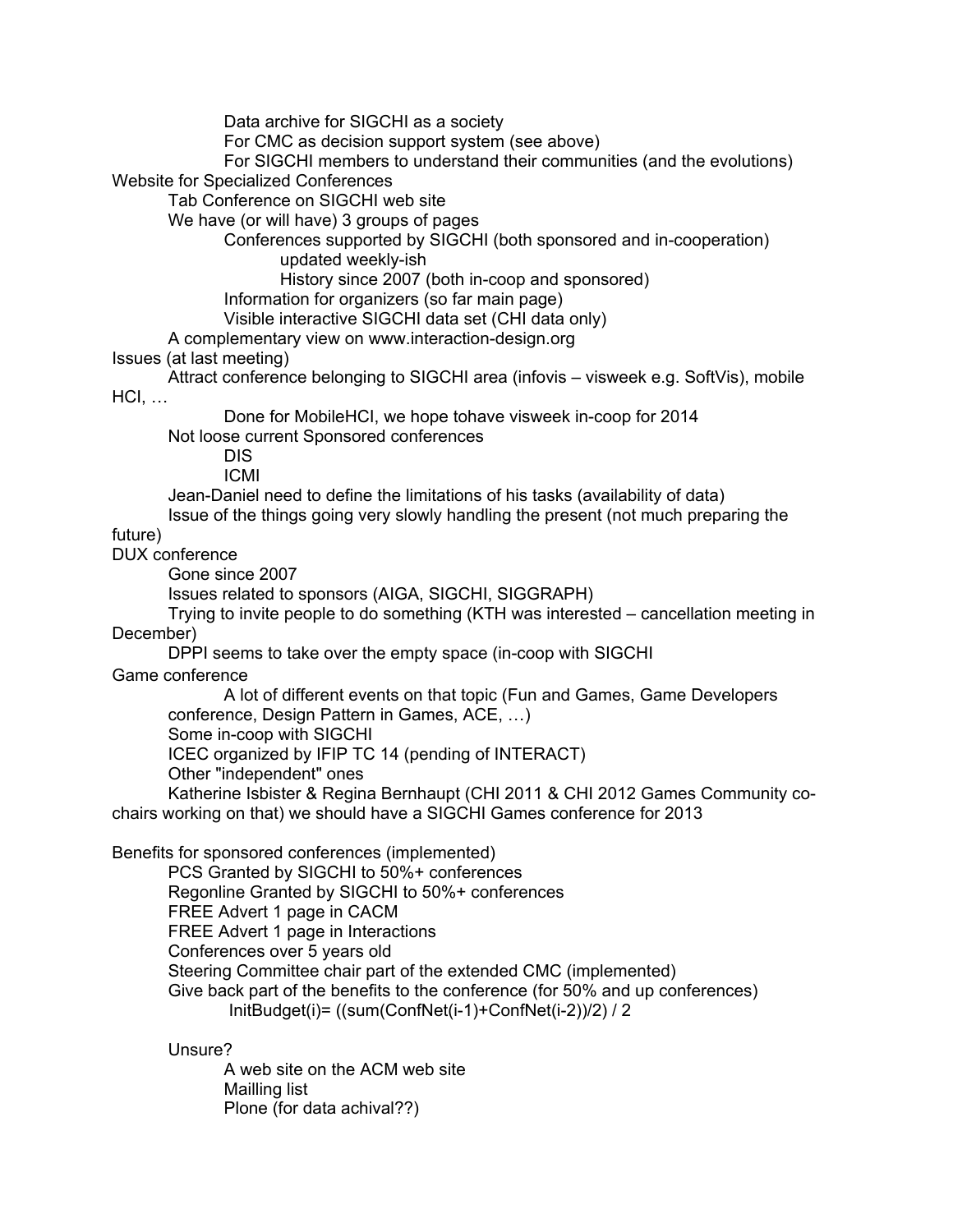Return to pay to SIGCHI (16% - 6% for UIST it is in the TMRF) A support platform (communities – not connected yet )

Benefits for in-coop conferences

Proceedings will appear in the ACM DL (no new from ICPS) Advert 1 page in CACM \$1500 (instead of \$10k) No impact on budget Lightweight process (online with examples) **Issues** No follow up on the series No visibility and no way to change things Things are changing at ACM (still no communication -change in the person incharge of in-coop not notified) Proceedings process unclear (at least to me - due to the creation of the ICPS)

#### Surveys

Currently surveys are done for CHI & CSCW (using SurveyMonkey) Proposal for a standard (few tunable questions) sponsored conference one Proposed when PAF is signed Made available to the Steering Committee Enforced? Other?

-----------------------end of presentation material ---------------------------------------------------------------

#### **Further presentation by Scooter**

CMC Issues

Scooter pointed out that when ACM policies change (and they do), it is crucial for the changes to be communicated to the volunteers directly and in a timely way. Further, where can ACM policies be found?

Many issues with:

- Conference Chair / Technical Program Chair training
- PCS "data flow" project
- Conference "repository"
	- $\circ$  For example, where does one go to find "the" SIGCHI" publication template?
	- Documentation for venue chairs
- Conference data repository
	- $\circ$  data release policy and procedures for example, for paper submission and reviewing data
		- who can get what data, for what purposes?
	- $\circ$  Scooter made it clear that the CMC is very aware of this issue and is working hard at it (resources permitting) to solve the problem as soon as possible
- Videos: where they are stored, how they are accessed and indexed (e.g., with captions to improve accessibility)
- CHI Course program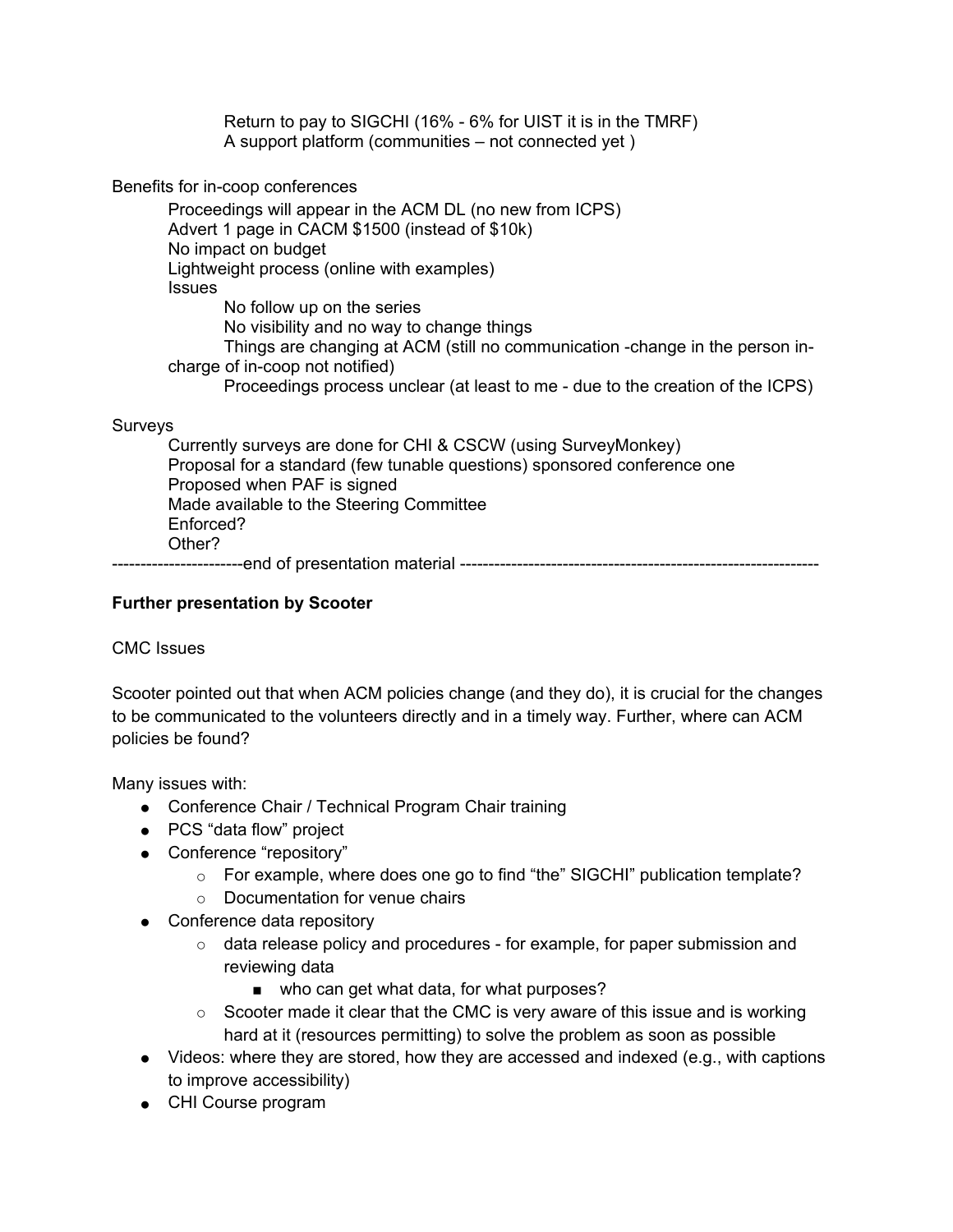$\circ$  how to systematize the courses that are presented at CHI... for example, to maintain a strand of courses which, if someone completes the entire strand, they earn some type of certification. Other issues, too, including overall composition of the courses, scheduling of the courses.

# **CHI 2015**

Currently, only two possible sites in Asia submitted acceptable bids: Seoul (1 bid) and Singapore (3 bids). Scooter will proceed with selecting a site based on the bids that have been received.

# **Publications**

Report by Dan

Updates on:

- TOCHI huge improvement to the review process under the direction of Shumin Zhai
- Human-Computer Interaction Journal

Should have a face-to-face meeting at ACM once a year; helps with coordination

Dan to check how ICPS is progressing both with Bernie Rous and Tom Rodden

Jonathan sent around information about improving accessibility of pubs - Continued discussion about this

Indexing of HCI literature by ISI

We morphed into a discussion of the new CSCW review process, and all the issues it raises

- *Actual* quality of the resulting papers
- *Perception* by "outsiders" since the traditional quality "signal" -- a low acceptance rate no longer applies
	- Need "new" metrics such as impact factor
- Scaling of the model.... if CHI did it, the model of presenting work at the conference would have to change
- What other implications does this have for the CHI conference?
- Note also that this is an ACM / Computer Science issue, not a SIGCHI issue!
- There was a charge from the EC to the CSCW Steering Committee (as personified by Gary) to report results of the 3 year experiment carefully back to the EC.

In general, the EC is very positive about the new process. Issue: does anyone have an idea to promote alternative quality signals?

- Impact factor is good, but it takes awhile
- ACM could publish a list of "A" conferences (obvious drawbacks to this idea; likely not viable)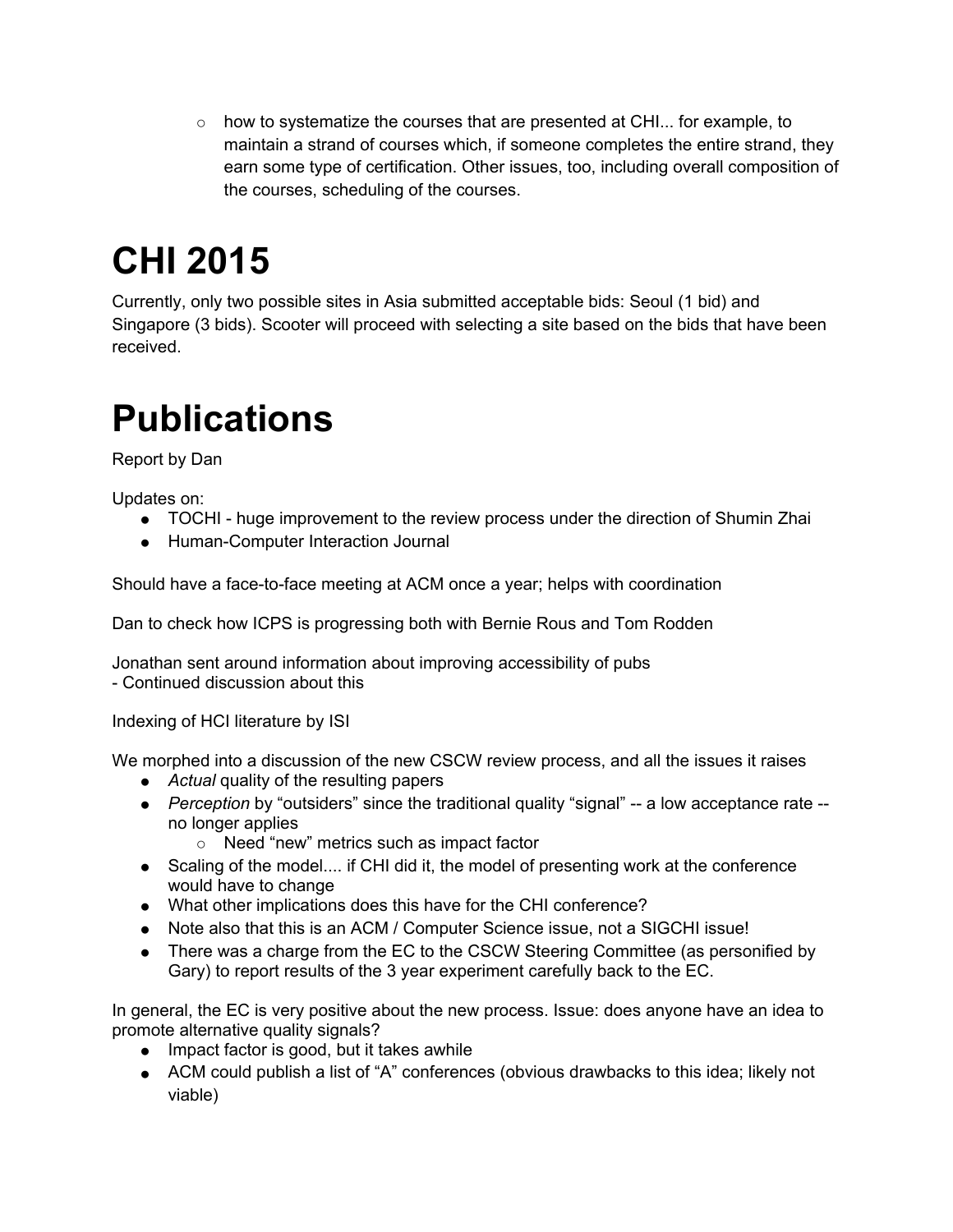Discussion of other changes to our conference papers

- Length limit? Notes a workable venue?
	- Dan suggests: get feedback from the CSCW Community
- Changing formatting to enable tablet-friendly reading
- Currently, we pay (to Sheridan) a fee per page. We'd like to work on changing this.

CHI Madness also was discussed. There is a scaling problem here as well. Some alternatives were discussed, including the use of video clips as a replacement. \*HOWEVER\*, there are problems with this approach, too, so this is not a currently viable solution.

# **Communities**

Report by Dan

There are 4 communities so far:

- CSCW
- EICS
- UbiComp
- UIST

Next step is to do widespread promotion

- Email to CHI-Announcements
- Local Chapters
- Interactions article
- Presentations at CHI and other conferences

Three features are missing -- for the EC to manage the process

- Knowing how many members a community has
- Next step in the community process, notably when the election is coming up
- A way for the EC to communicate with all the community leaders
	- Something like email
	- Survey mechanism
- The EC authorizes spending up to \$25K for the current vendor to do this, after we receive a detailed bid

More generally, functionality for community organizers and members is all still to be added. Dan's plan is to get feedback from these "users" in order to guide what we build.

There also was discussion of specific "communities" (e.g., the emerging East Asian CHI group) that should be encouraged to form communities. Another issue was how well the communities infrastructure could support groups with members that are not (all or even mostly) SIGCHI members. The answer is: it can do it easily. Restrictions are:

- Non-SIGCHI members cannot be \*elected\* officials
- Non-SIGCHI members cannot vote in elections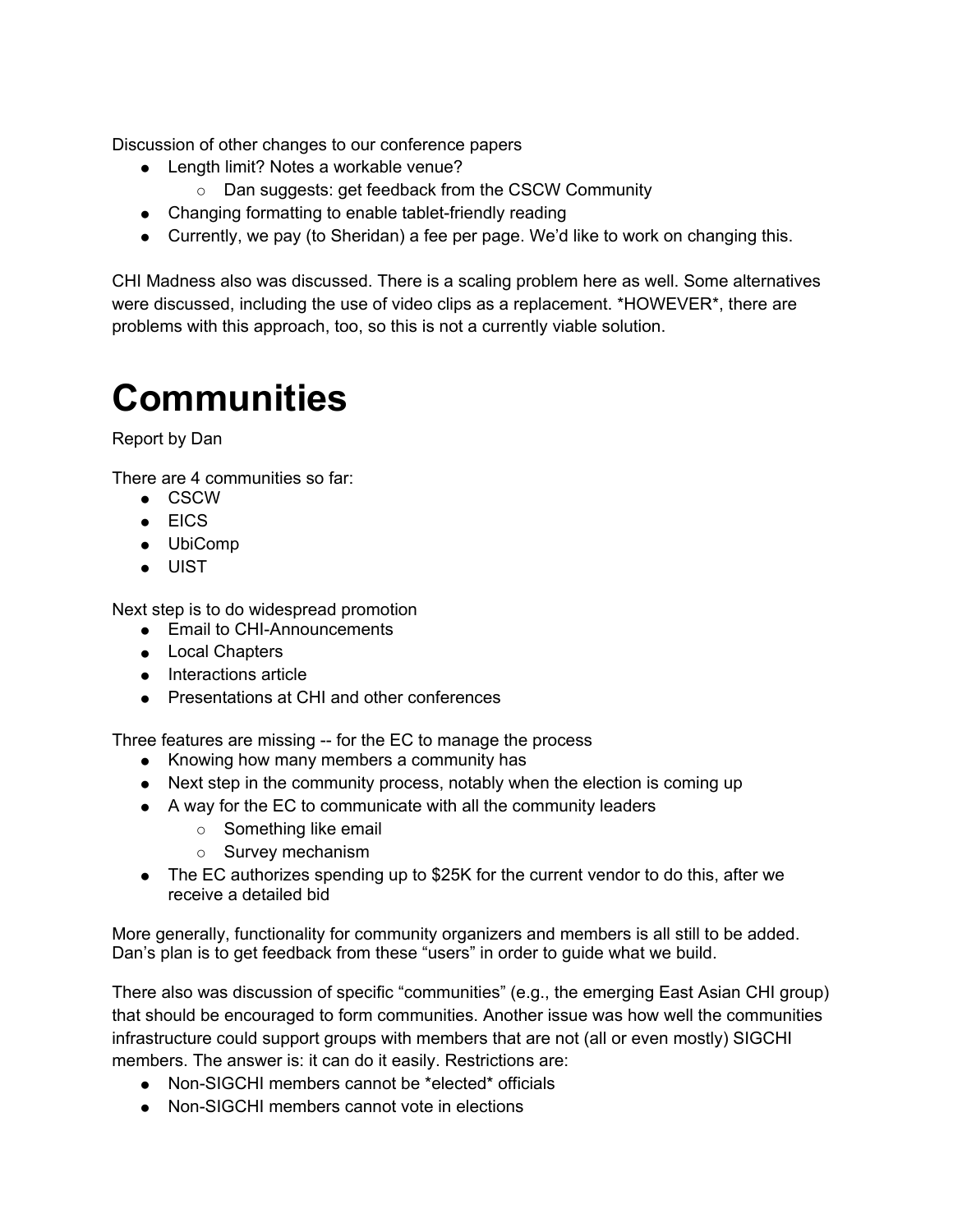# **Web site**

Report by Fred

Some discussion of the CHI photo collection -- the site is being modified to better handle this.

Other ideas for new content and redesign of the site were discussed.

# **Current Executive Committee Status and Future Plans**

There was some discussion about any steps necessary for the transition to the new Executive Committee, which will happen this summer.

A decision was made that the Handoff Meeting will be July 26-28 in New York.

# **Turing Centenary Celebration**

Report by John T

One issue: a small number of students will be funded (travel expenses) to attend. How should students be selected? Could award it to winners of the CHI 2012 Student Research and/or Student Design Committee.

# **Education**

Report by Elizabeth and Jenny on analysis of the surveys and interviews on HCI Education that they and Ann Bowser did. Details of the presentation are below:

### **Education in HCI: 2011 Research Report**

Presented by Elizabeth Churchill and Jennifer Preece, based on a report written by Anne Bowser SigCHI EC research assistant. A slide deck summarizing results from a preliminary report were presented.

Objectives of the research project are to identify/address:(1) What HCI skills, knowledge and methods are taught in courses at universities and in practitioner/training courses? (2) How might professional organizations like SIGCHI support HCI education worldwide?

283 participants took part, answering surveys and/or being interviewed in person or on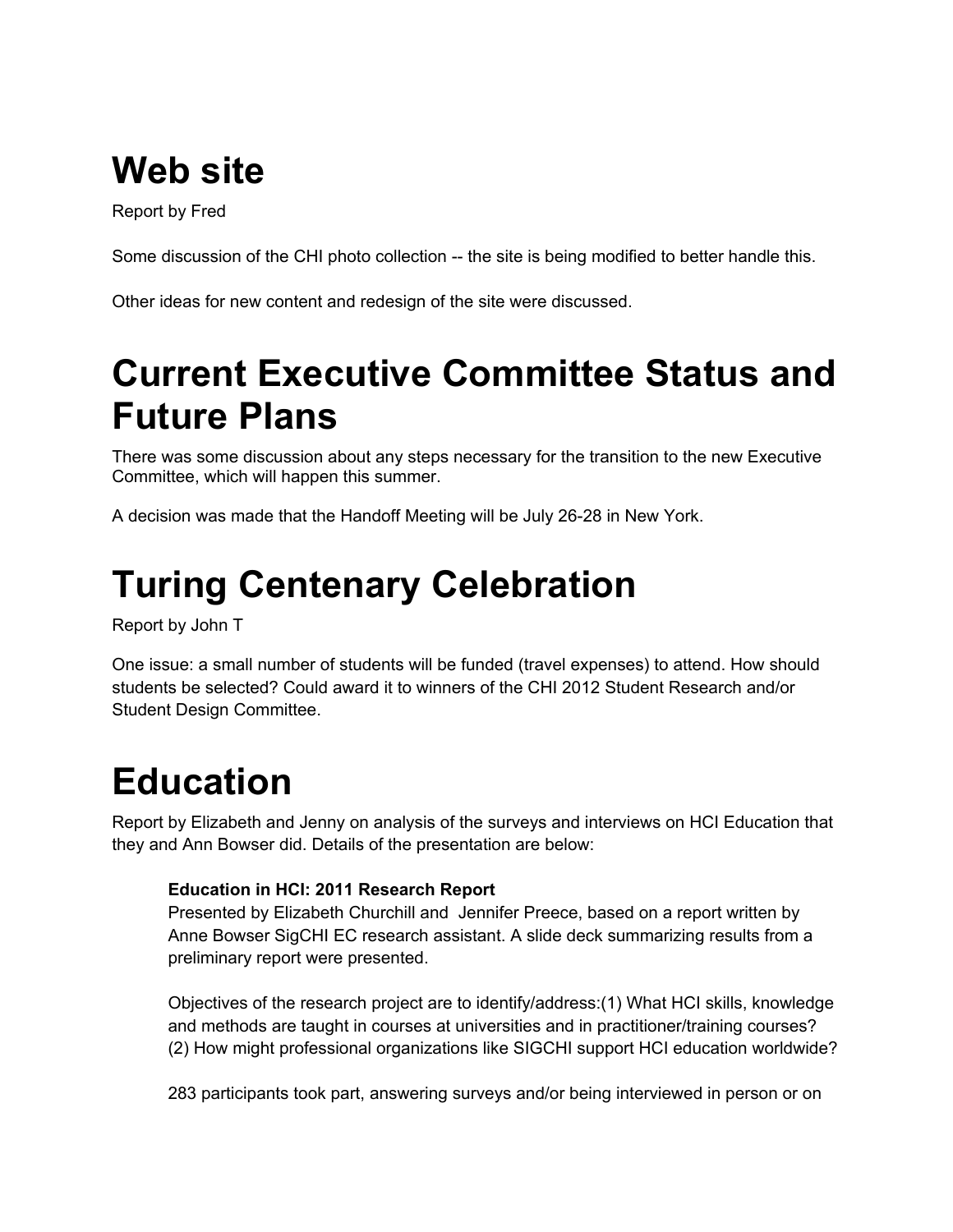the phone: 177 & 54 interviews. 3 groups of respondents: students, academics, and professionals. Main points of note in preliminary analysis: respondents perceived design as a practice and methodologies for design to be centrally important for education. Concerns across the three constituencies varied:

◦ Students

Top concerns are about jobs

- Academics
	- Challenge of fit across departments who teaches what & interdisciplinary approach
- Professionals Believe that university courses are geared to academic

Next Steps: More analysis is currently being conducted.

Gather input and questions from the executive committee Solicit input from participants who have expressed an interest in knowing more and being part of ongoing work

Finalise formal report and disseminate results

There was discussion of future work and the Executive Committee agreed to fund the next stage of research. Points raised during discussion:

- Look at successful educational programs, such as:
	- CMUC, Michigan professional Master's programs
	- UC Irvine Senior Capstone project: students do a year-long project for a client. Project involves both software engineering and HCI
- Agreement that it would be useful to survey a additional populations, e.g., people who don't particularly identify as "HCI"
- Note that there are a \*lot\* of educational efforts within ACM
- A desire was expressed for concrete deliverables based on real needs
	- For example:
		- Resources
		- Recommendations
		- Goals
		- Existing curricula, success models
	- How does HCI fit in various existing curriculum models
	- $\circ$  Furthermore, these may be different in different contexts, such as in North America, Europe, Asia. Obviously, they must apply both for academia and practice/industry.
- To disseminate results:
	- Interactions
	- CACM
	- $\circ$  SIGCHI Web site
- CRA may be another point of contact (Debra Richardson at UCI as point of contact)
- idea of holding some follow-on workshops (Asia, Europe?) to develop the ideas further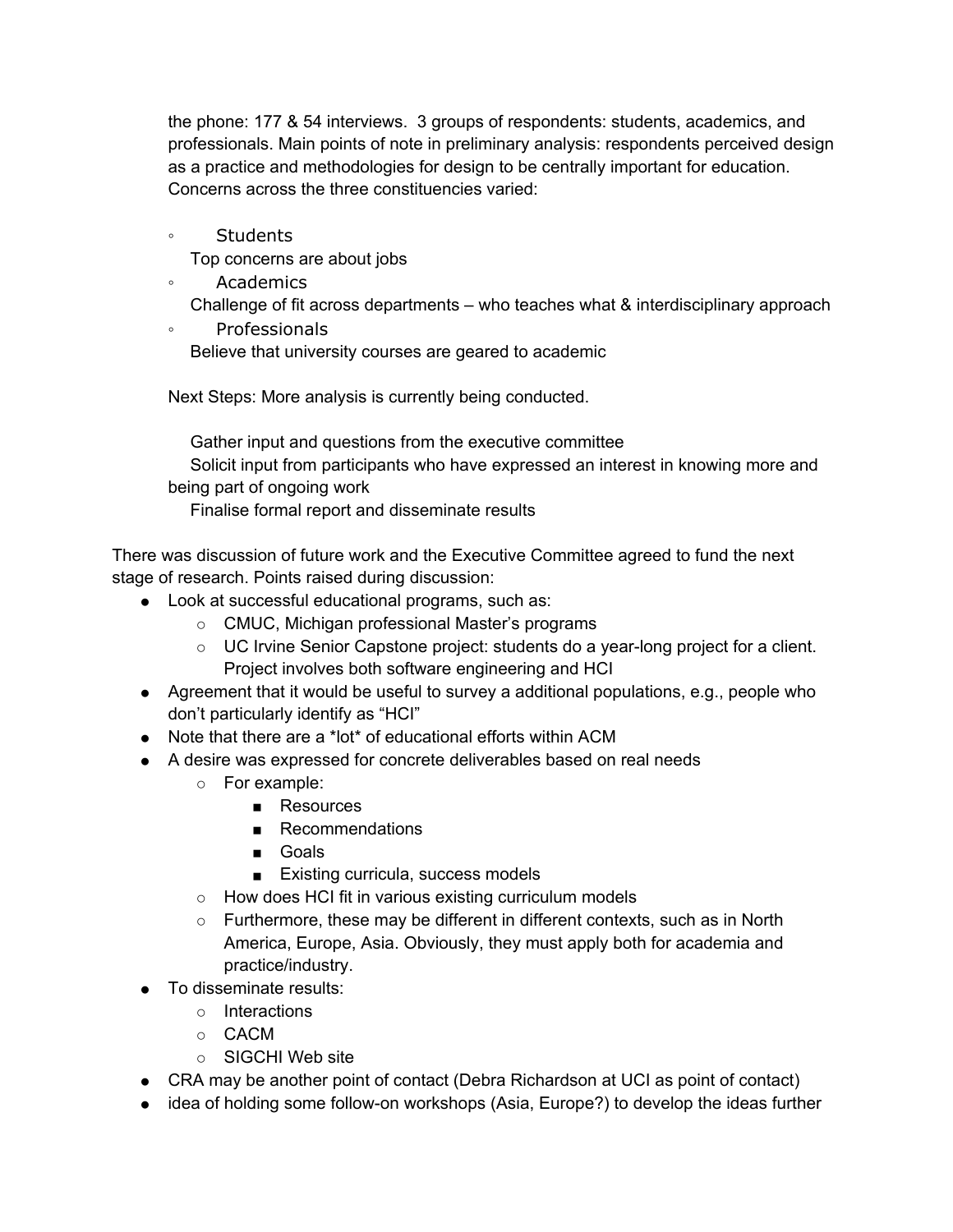- Do a book on HCI education like the HCI Remixed book
	- o What educational experiences, people, influenced you the most?
- Interesting discussion on role of theory and practice in academic education of students who are likely to go into industrial jobs
- Another issue brought up: is HCI its "own thing"? Or is HCI a topic or practice or set of problems engaged in by (for example) social psychologists, computer scientists, designers, etc.?

# **Budget / Finance**

Report by Gary

-----------------------------------------------

### **SIGCHI Budget Summary – Jan 2012**

2013 budget will be worked out in detail in February/March time frame. Our approval required by mid-March. Gary will set up phone meeting for that.

2012 Fund Balance Over Required: \$1,500,000 - \$1,700,000 [does not reflect 2011-2012 conferences, since they appear in the 2013 budget]

*Special Categories of Expenditures in the 2012 Budget*

These were the amounts allocated in the 2012 budget process. We don't know yet how much of this was actually spent, but likely some of it was not.

Awards -- \$35,000 Development Fund -- \$150,000 HCI history go here – need a proposal CHI Lunches -- \$4,000 Public policy -- \$10,000 Education workshop prior to CHI 2012 -- \$30,000 SIGCHI Education Project -- \$45,000 SIGCHI Support for Turing ceremony -- \$22,500 SIGCHI Publicity -- \$20,000 Meetings and Special Functions -- \$25,000 CMC -- \$70,000 Interactivity at CHI -- \$15,000 Specialized conferences -- \$25,000 Replacing video hardware -- \$45,000 PCS process improvements -- \$50,000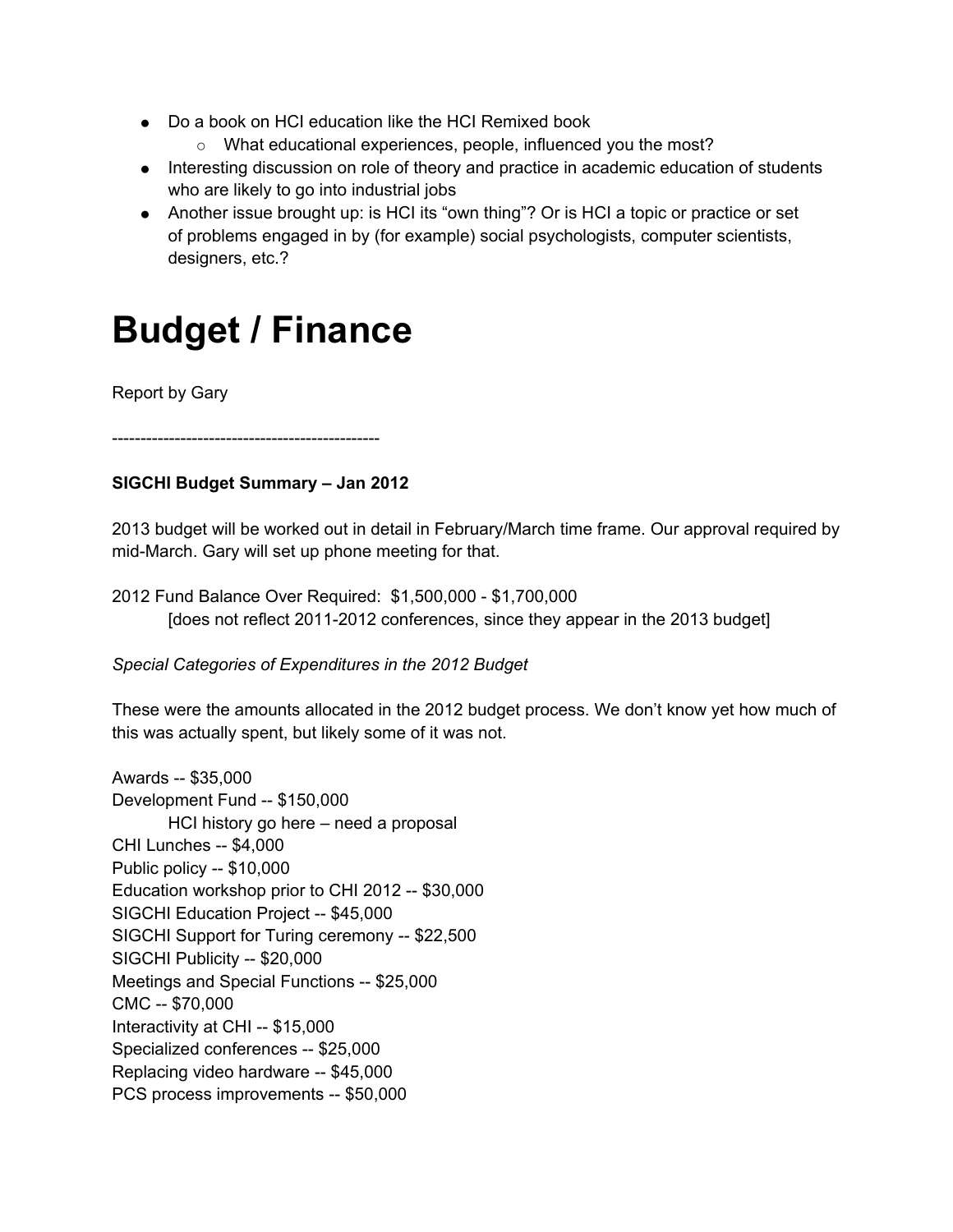CHI Communities -- \$90,000 (+\$25,000) Pubs special projects -- \$25,000 VP Chapters -- \$20,000 Web Page Design -- \$30,000 à \$50,000 for next year 1-day design session – use a day in July EC mtg. Elizabeth will prepare the session w/ Loren's help Interactions -- \$159,575 Women's breakfast -- \$5,000

Need proposals for 2013 budget from all EC members with budget needs.

------------------------- End of Gary's report ----------------------------------

[sigchi.org](http://sigchi.org) web site redesign was discussed

- A decision was made that the EC will spend one day during the July meeting doing redesign, specifically of the information architecture
	- Elizabeth will prepare for and lead the session. Loren will help.
- We then will implement the architecture-- likely by having our vendor do it
- And changing the "look" also is easy

The EC also agreed to allocate some money to support ACM-W scholarships for female students to attend conferences

There also was a discussion of an HCI History effort.

- What is the most effective / compelling way to frame this?
- The EC will work with other 'champions' on this

We will put something on the SIGCHI website about the budget.

# **Local Chapters**

Report by Tuomo

ACM database indicates 37 active SIGCHI chapters around the world on 5 continents. 34 are professional chapters, 3 student chapters. In total, there are 2,300 reported members. However, it is highly likely this is much below the real number because of the lacking data in the ACM annual reports. The real number is estimated to be near 3,000 members.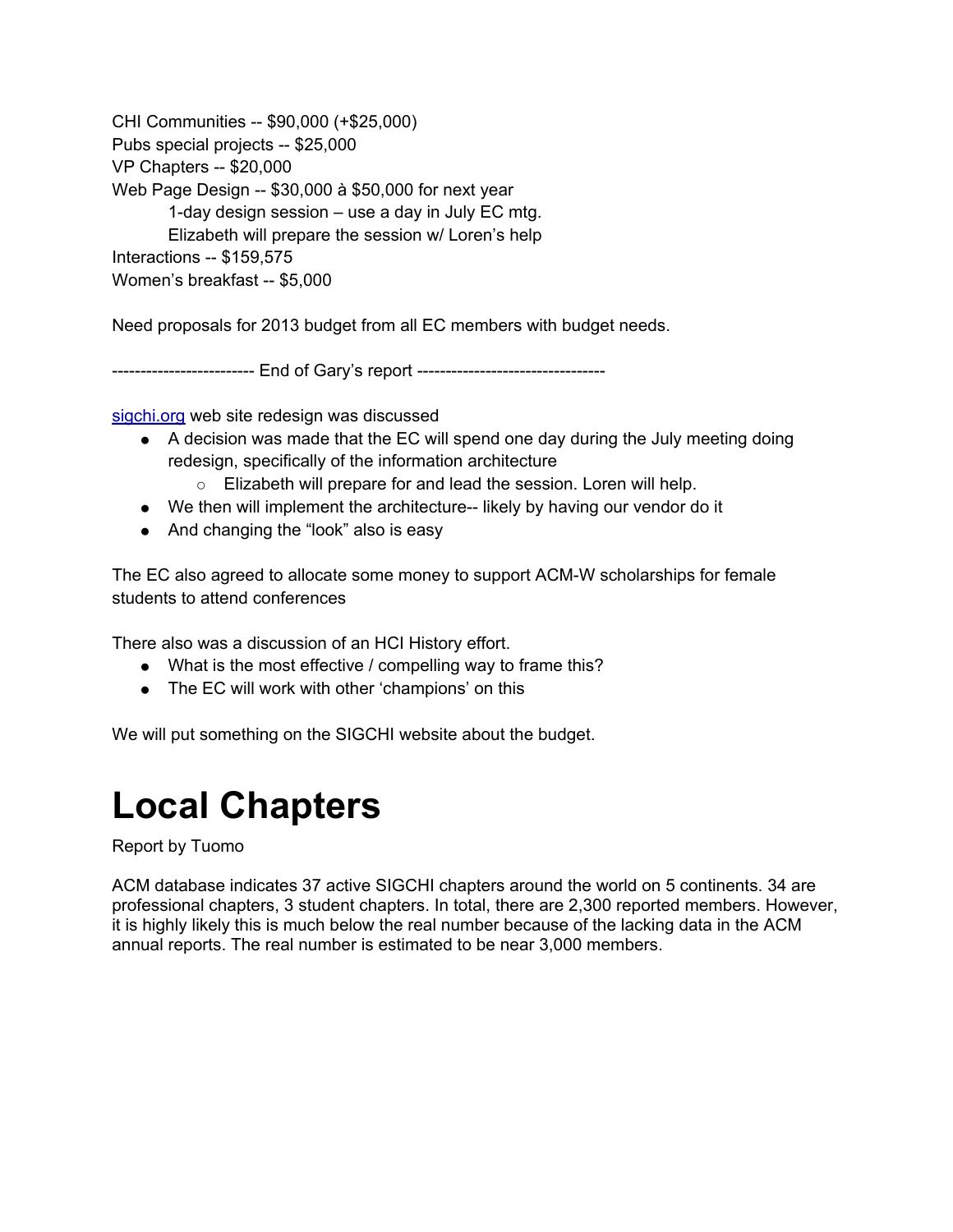

**Map of SIGHI Local Chapters**

Preliminary schedule for the Local Chapters Workshop in CHI'12: Afternoon Sunday 6th of May, 4 hours

>Lunch<

Part 1 for the new/small chapters and people interested in chapters -Intro

New benefits (CHI course notes, communities)

How to start a CHI chapter or community, what is required

-1.5 hours for chapter presentations

Overview, successes, challenges

- How to get things going, what kind of support would be valued?
- -Summary: action items

>20 min for break and networking<

Part 2 for the well-established chapters

-1.5 hours for chapter presentations

Overview, successes, challenges

What kind of support would be valued?

-Summary: action items

Local chapters can be supported by the new CHI Communities infrastructure. The community infrastructure and its benefits should be introduced in the Chapters Workshop. Chapters' needs that could be supported by the infrastructure should be collected.

The issue of access to CHI Course Notes by the Local Chapters also was discussed. This morphed into the larger issue of developing a standard SIGCHI CHI Conference "curriculum" or courses that will be offered regularly.It was suggested (JT) and general concurrence that a monthly column in INTERACTIONS featuring a local chapter would be a good idea. Tuomo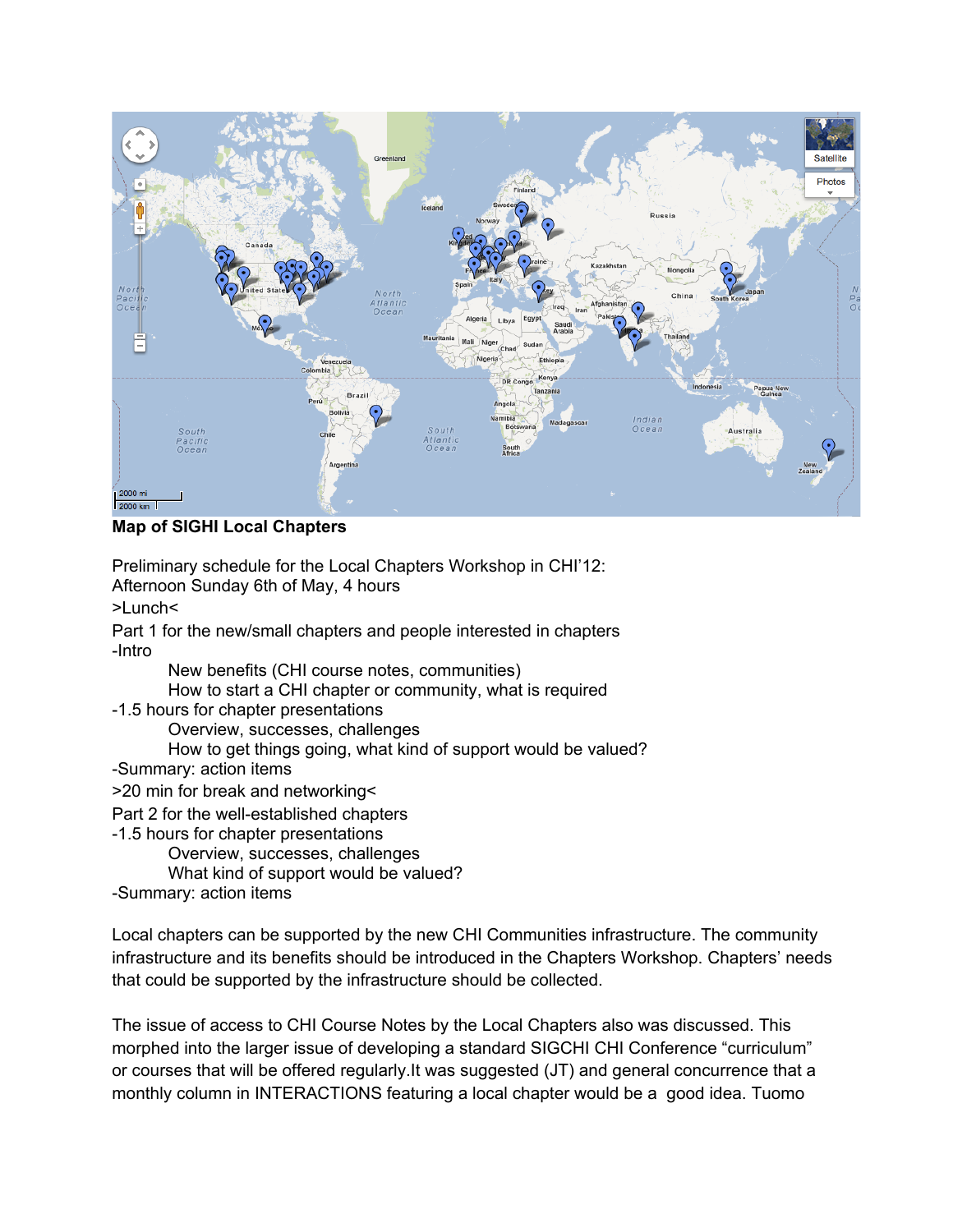agreed to take this on.

# **Public Policy**

Discussion led by Jonathan

### **Since last EC meeting in August:**

Held face-to-face meeting of SIGCHI International Public Policy Committee in September in Lisbon during the INTERACT conference

- Attendance from nearly all 10 country committee members

-Very good discussions

-Plan for two events at CHI 2012 in Austin

-Plan for a workshop at CHI 2013 in Paris, with the goal to have a white paper on the topic as the output of the workshop

SIGCHI sign-on to comments submitted by USACM in response to ANPRM about legal guidelines for research involving human subjects (Oct 2011)

### **Policy plans for CHI 2012 conference in Austin:**

Vanessa Evers, member of the SIGCHI International Public Policy Committee, is organizing a SIG on "Changing requirements to HCI funding: A global perspective" and Janet Davis, member of the SIGCHI International Public Policy Committee and chair of the SIGCHI US Public Policy Committee, is organizing a panel on "INSERT ACTUAL PANEL NAME HERE."

The goal is to have a workshop on HCI and public policy at the CHI 2013 conference in Paris, and write up and distribute a white paper based on the workshop.

Currently, members of the SIGCHI International Public Policy Committee are co-authoring a short article for Interactions Magazine about HCI policy issues in 2012 in 10 different countries.

There is a tentative plan to hold a face-to-face meeting of the SIGCHI International Public Policy committee in late 2012

# **Awards**

Report by Loren

**SIGCHI**

| Lifetime Research | Dan Olsen |
|-------------------|-----------|
|-------------------|-----------|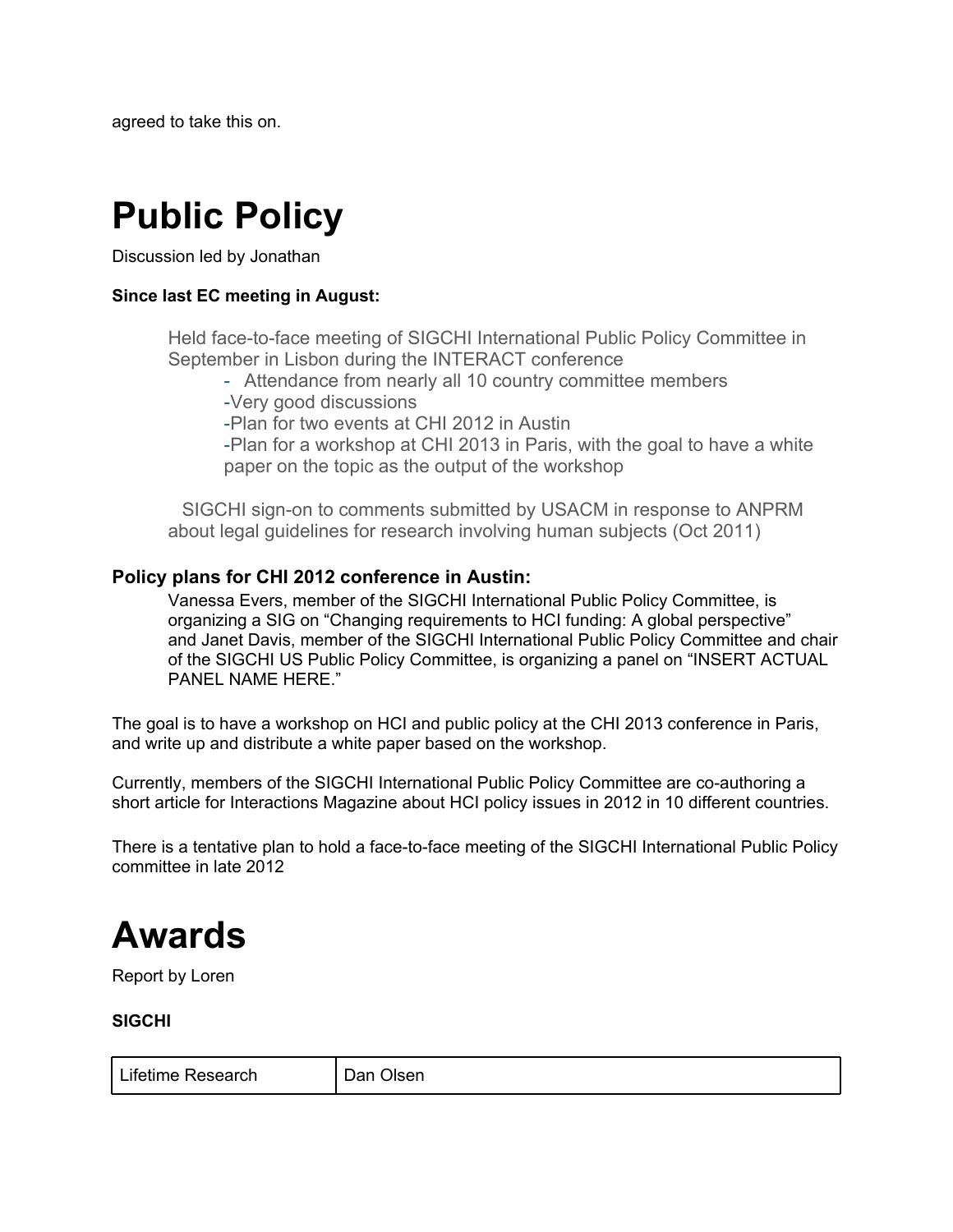| Lifetime Practice | Joy Mountford                                                                                                                                            |
|-------------------|----------------------------------------------------------------------------------------------------------------------------------------------------------|
| Lifetime Service  | Kevin Schofield<br>Mike Atwood                                                                                                                           |
| Social Impact     | Batya Friedman                                                                                                                                           |
| CHI Academy       | <b>Ben Bederson</b><br><b>Steve Benford</b><br><b>Hugh Dubberly</b><br><b>Carl Gutwin</b><br>Joy Mountford<br><b>Alan Newell</b><br><b>Yvonne Rogers</b> |

### **ACM**

### **Fellows**

- Ron Baecker
- George Furnas
- Bob Kraut

#### **Distinguished Members / Scientists / Engineers**

- Aaron Marcus
- Ben Bederson
- Clare-Marie Karat
- David Millen
- David Redmiles
- Shari Trewin

#### **Issues**

- Feedback from ACM?
- Idea: Put packages together early enough to get feedback?
- May ask for feedback from Jim Horning (see "How to make a case for an ACM Fellow")
- We need "our" ACM Fellows to serve on the relevant committees

# **SIGCHI in the Developing World**

Presentation by Zhengjie and John K

#### **Objectives**

- Mutual learning between SIGCHI community and the local communities
- Help the local communities learn from each other and to be self organized to work on their own issues
- Use SIGCHI resources to help the local communities mature and self sustain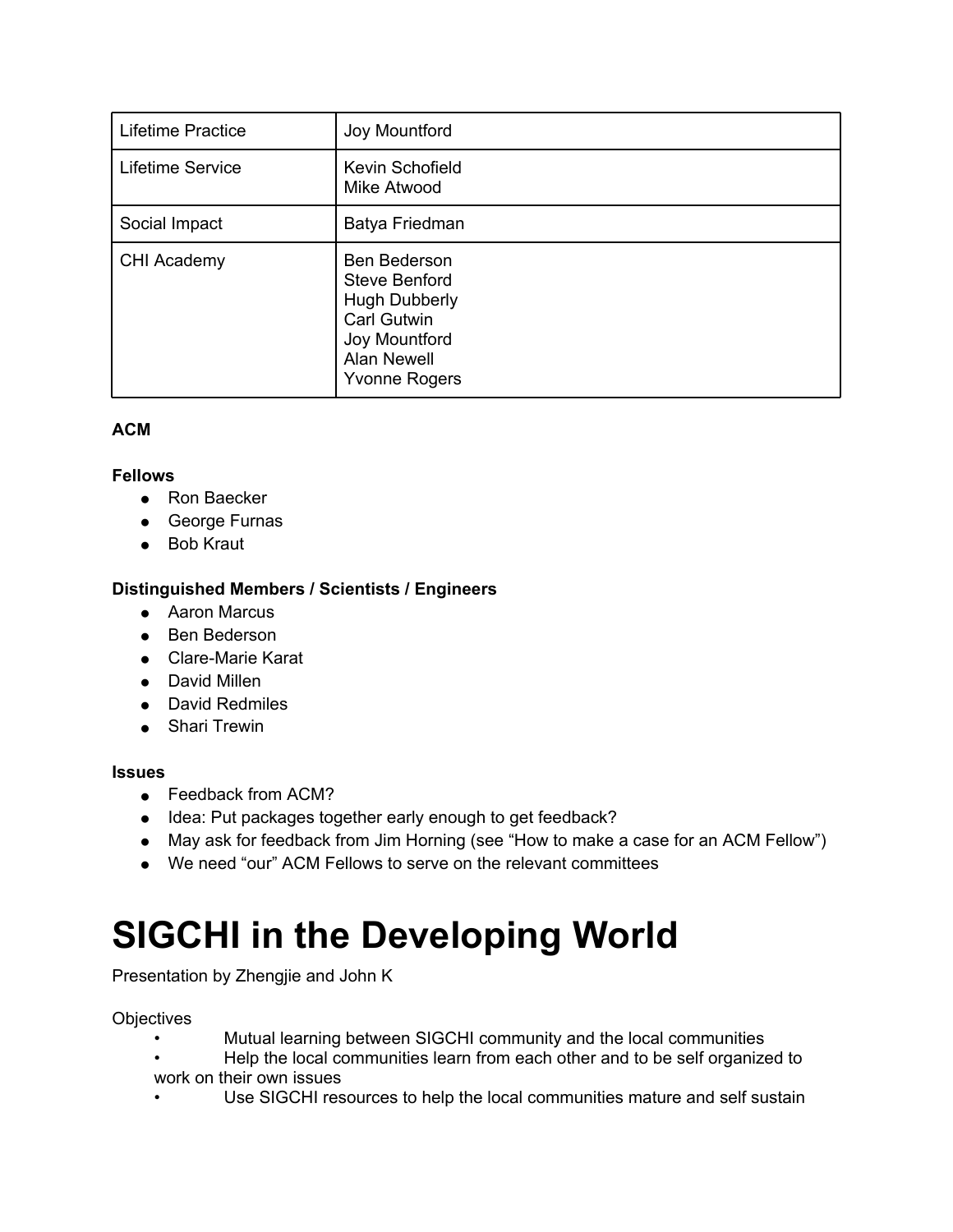• Establish closer relationships with the local communities and get them better involved in SIGCHI activities

### **Asia**

1st SIGCHI Asia Workshop

- March 25-27 2011, Beijing, 26 delegates from 11 countries/regions and SIGCHI EC
- Helped SIGCHI EC better know about the current state of HCI in Asia
- Helped the local communities learn from each other
- Get local communities to organize following up activities to work on their own issues

Follow-up activities

- 2nd workshop attached to CHI2011, May 8, 2011,, 25 delegates from 6 countries and SIGCHI EC
	- Identified commonly interested issues
	- Local organizations / conferences / journals, CHI2015
	- Set up working groups to work on some of them
	- WG1 Local HCI organization
	- WG2 Local HCI conference
		- 3rd workshop in Kunming, December 2-3, 2011, 14 delegates from 5 countries
		- Further work on
	- Local HCI organization
- APACHI Asia Pacific Association of Computer Human Interaction?
	- Local HCI conference
- Reshaping APCHI
	- 4th workshop probably in April, 2012 in India in conjunction with IndiaHCI 2012
	- 5th workshop attached to CHI2012 in May
	- Core meeting
	- Town hall meeting (open to all the people who are concerning the HCI development in Asia)
		- 6th workshop late 2012 in Japan?

### **Latin America**

1st SIGCHI LA Workshop

- July 11-13 2012, Belo Horizonte, Brazil
- 22-25 delegates from 7 countries and SIGCHI EC
- 4 Brazil, 4 Mexico, 2 Guatemala, 2 Colombia, 2 Chile, 1 Costa Rica, 1 Argentina (2-3 more for Brazil?)
- 6 from SIGCHI EC
- Local organizers: Clarisse Sieckenius de Souza, Alfredo Sanchez, Raquel Oliveira Prates
- Helped SIGCHI EC better know about the current state of HCI in LA
- Identify and explore how to better mature the local communities
	- Work still to be done
	- Participants nomination and invitation (underway)
	- Venue contract (underway)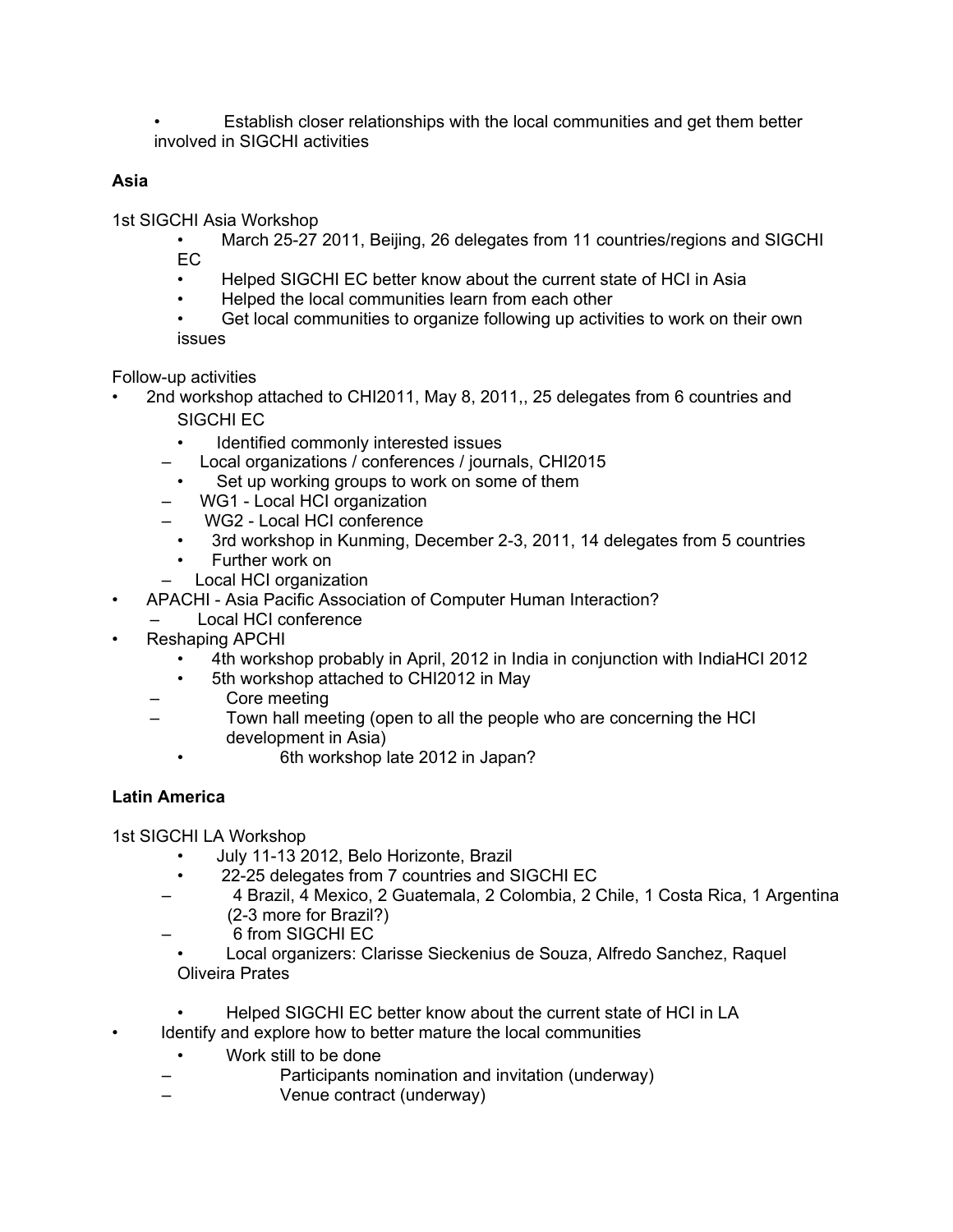- Position papers submission and review
	- Agenda, local activities

#### **Possible next steps**

- Continue sponsoring the workshop series in AP and LA
- Encourage SIGCHI communities/chapters to set up
- Expand the sponsored speakers tours to cover more regions
- Have some developing worlds focused sessions at CHI every year
- Identify key challenges in developing worlds like legitimacy, education, access to publications etc. and coordinate the SIGCHI resources to help

One issue discussed: what is the appropriate level of continuing financial support from SIGCHI for the Asian CHI workshops? This generalized into a re-articulation of the goals of SIGCHI's efforts in developing the HCI community in Asia. We achieved our initial goal of bringing together HCI-oriented people from different parts of eastern Asia, and we now are considering what our goals should be moving forward.

- For example, is there a desire to create some local/regional SIGCHI chapters? If so, this is a reasonable thing for SIgCHI to continue to support.
- To work with the eastern Asian "group" to help plan and promote CHI 2015
- To clarify the local group's vision of their relationship to SIGCHI

We also discussed the SIGCHI Latin America workshop, which will be held in July 2012 in Brazil.

One issue discussed was that SIGCHI has an extensive portfolio of conferences. Thinking strategically, it makes sense for the CMC to raise the issue with the steering committees for the specialized conferences that they should consider siting their conferences in our "regions of interest" in the future. These regions include Asia and Latin America. Any such thinking should be informed by what areas/topics of HCI are of most current interest within a particular region.

Are there other regions we should be looking at? Yes, Africa, specifically sub-Saharan Africa.

Other ideas to make CHI "more friendly" to people from many cultures:

● Student volunteers who are (a) familiar with the city, (b) fluent in the local language, English, and another 'important' language such as Mandarin. This was done at CSCW 2011 in Hangzhou and was very effective.

# **Town Hall Meeting at CHI 2012**

There was a planning discussion for the event.

The EC will report on the significant new efforts we worked on during our term:

● CHI 2015 update (Scooter)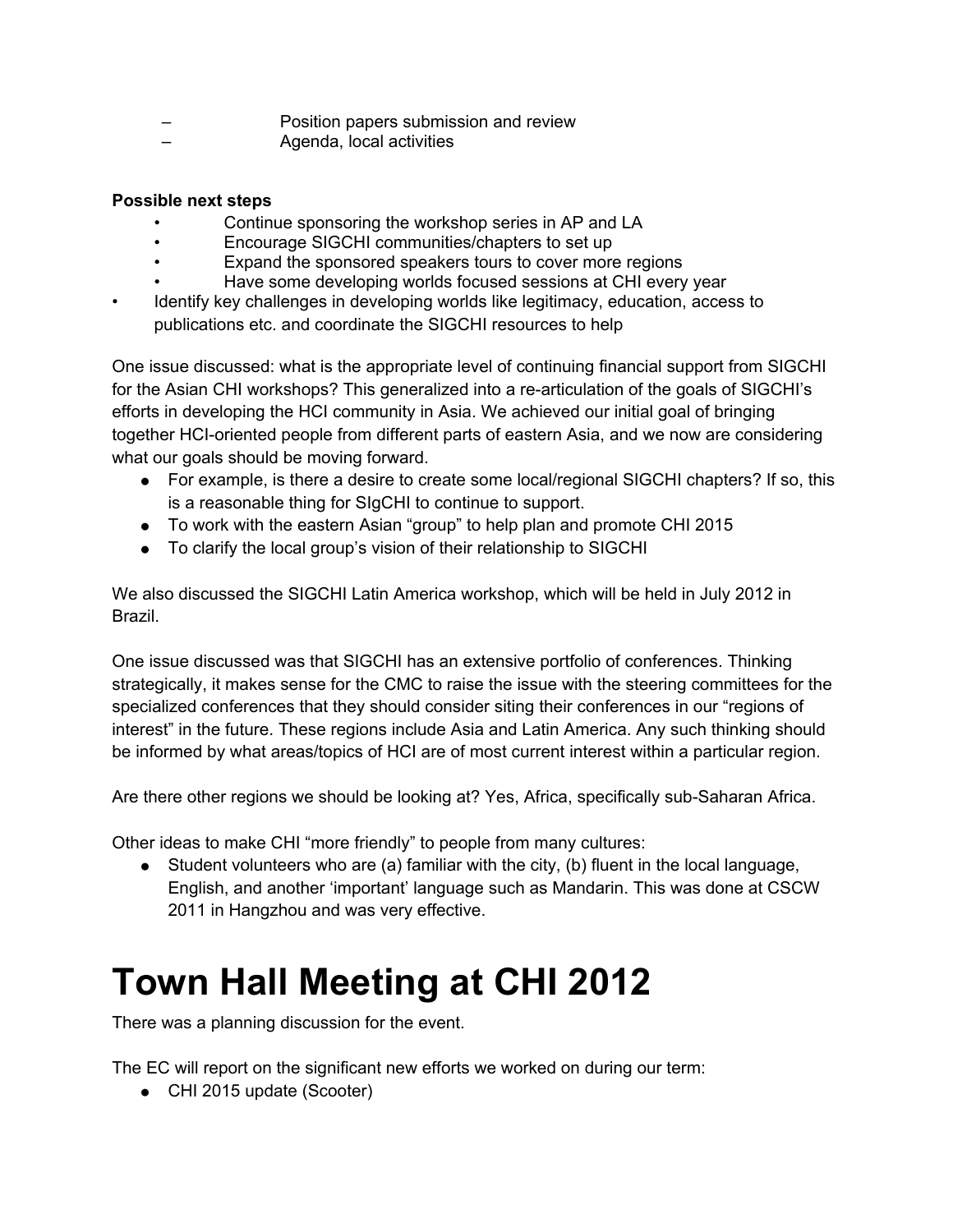- New CMC (Scooter)
- Initiatives with developing world HCI communities (Zhengjie and John K)
- Education initiative (Elizabeth and Jenny)
- Public policy (Jonathan)

# **Publicity**

### **slides…**

### **SXSWi 2012**

- Evaluating social media options to drive awareness:
	- CHI 2012 (two months later, same city)
	- CHI international locations
	- Workshops, emphasis on international
- Recruit ACM to help out as this is a larger issue regarding support for awareness campaigns
- Potential tie-in to a couple of panels (not ours)
	- Sound bite
	- Special pricing for CHI registration (limited time offer)
	- Swag?

### **SXSWi options to price**

- Swag
	- Options for print media (flyers, articles, Interactions, etc.)
	- Online links (pubs, membership, events/workshop schedules)
- Advertising
	- Conference program
	- Signage
	- Etc.
- Request budget to register Paul (no travel required)

### **SIGCHI @ CHI 2012**

- Distribute collateral at opening plenary
	- SIGCHI-branded bling
	- Town hall postcard with QR code pointing to site
	- Perhaps on chairs waiting for attendees at opening…
- Booth with volunteer staff
	- Videos, copies of pubs, etc.
	- Promotion by president at opening
	- Organized by chapters?
- Town hall
	- Another opportunity for swag
- SIGCHI-branded bling for attendees who missed opening
- Pubs and articles
- Discount on excess CHI t-shirt inventory?

### **General Issues**

- Press releases
	- Need to budget for issuing a few of them… workgroup to prioritize events worthy of PR?
	- Need to price them with ACM
- Driving org mission and website awareness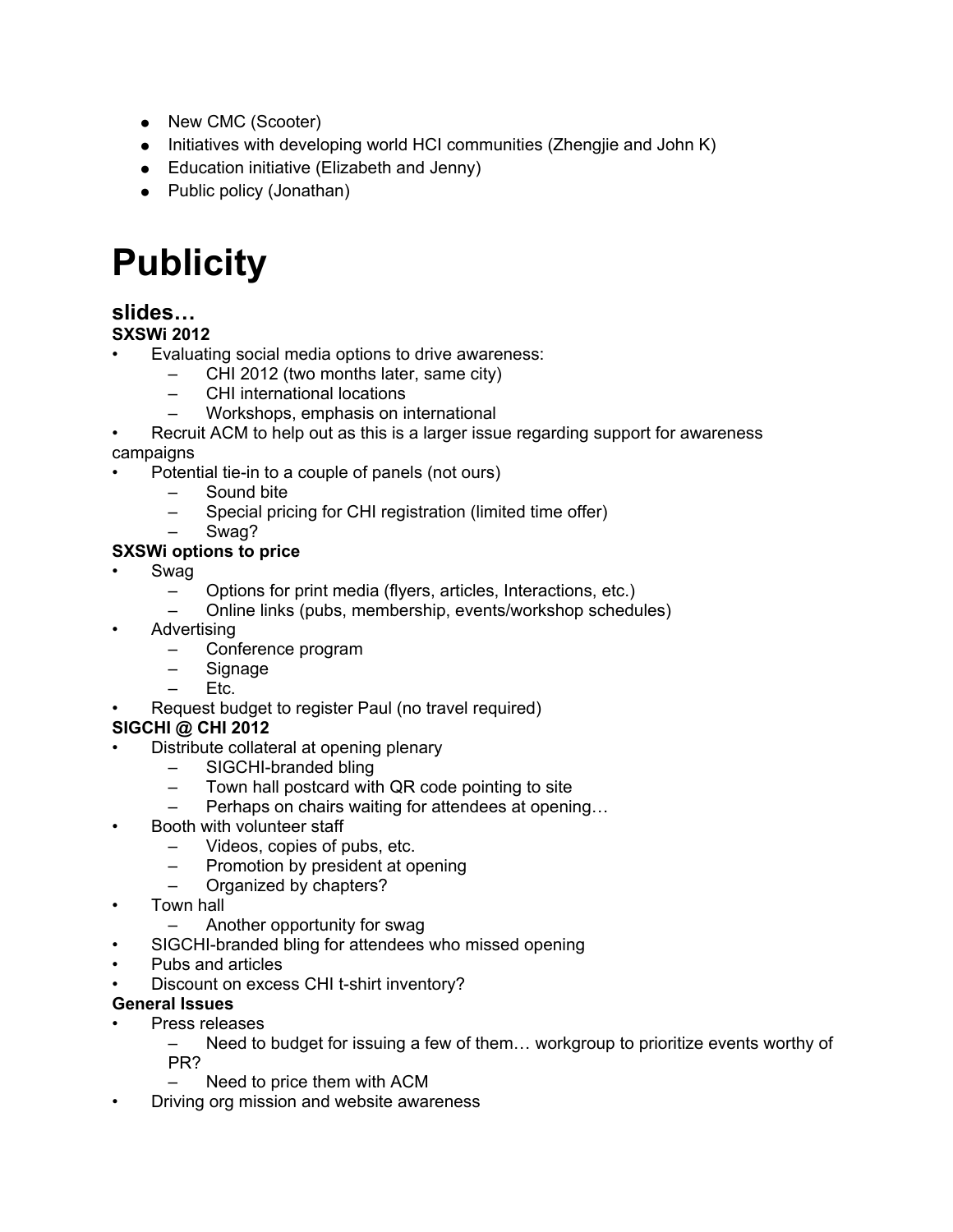- Increase ad footprint in ACM pubs
- Target ads in other pubs and at non-ACM venues?
- Privacy statement for website/org is opportunity for PR
- Other?

### **Notes from resulting conversation:**

SXSW Interactive (SXSWi)

```
Give SXSWi attendees a two week extension on early-bird pricing via a SXSWi
registration code for their CHI 2012 registration
```
- Create a postcard with trackable QR code that links to mobile page
	- o Cost it out and allocate funds ASAP! (Paul)
	- o Announce extension to CHI 2012 registration
	- o Announce Paris for 2013
	- o Link to relevant websites
- · A couple of friendly panels are likely to help us distribute the cards
- If not, is there a cost to insert postcards into attendee bags?
- CHI conference
- Student volunteers (SVs)
	- o There is a dedicated SV photographer
- SIGCHI booth
	- o Position by registration desk
	- o The physical booth infrastructure is in storage
		- § Looks like it will last a couple more years
		- § But needs duct tape to assemble properly?
	- o Advertise town hall, take questions in advance
	- o Information on ACM and SIGCHI member services
	- o Answer SIGCHI and ACM questions
	- o Past issues of Interactions? Discussion seemed to say 'no' same for swag
	- o Preview of Paris and CHI 2013
	- o Use SVs during off-peak hours need SV chairs to pick staff, then we need to train them
	- o Maybe share with chapters?

```
o Paul and Jonathan during primary peak hours, available by
appointment otherwise
```
- § Sat morning 7:30 (opening) 9:30 (2hrs)
- § Sun morning 7:30 (opening) 9:30 (2hrs)
- § Sun evening 15:30 17:30 (closing) (2hrs)
- § Mon morning 8:00 (opening) 12:00 (4hrs)

**CHI 2011 registration hours** (for reference)

```
Fri 16:00-18:00
```
- Sat 7:30-12:00
- Sun 7:30-17:30
- Mon 8:00-20:30
- **Plenary** 
	- o Town hall postcards (see below)
	- o Swag of some sort
		- § USB flash drive with softcopy of program on it?
			- § Cost it out, make a proposal (Paul)

```
o SVs will distribute on chairs and then collect remaining
items after plenary
```
Town hall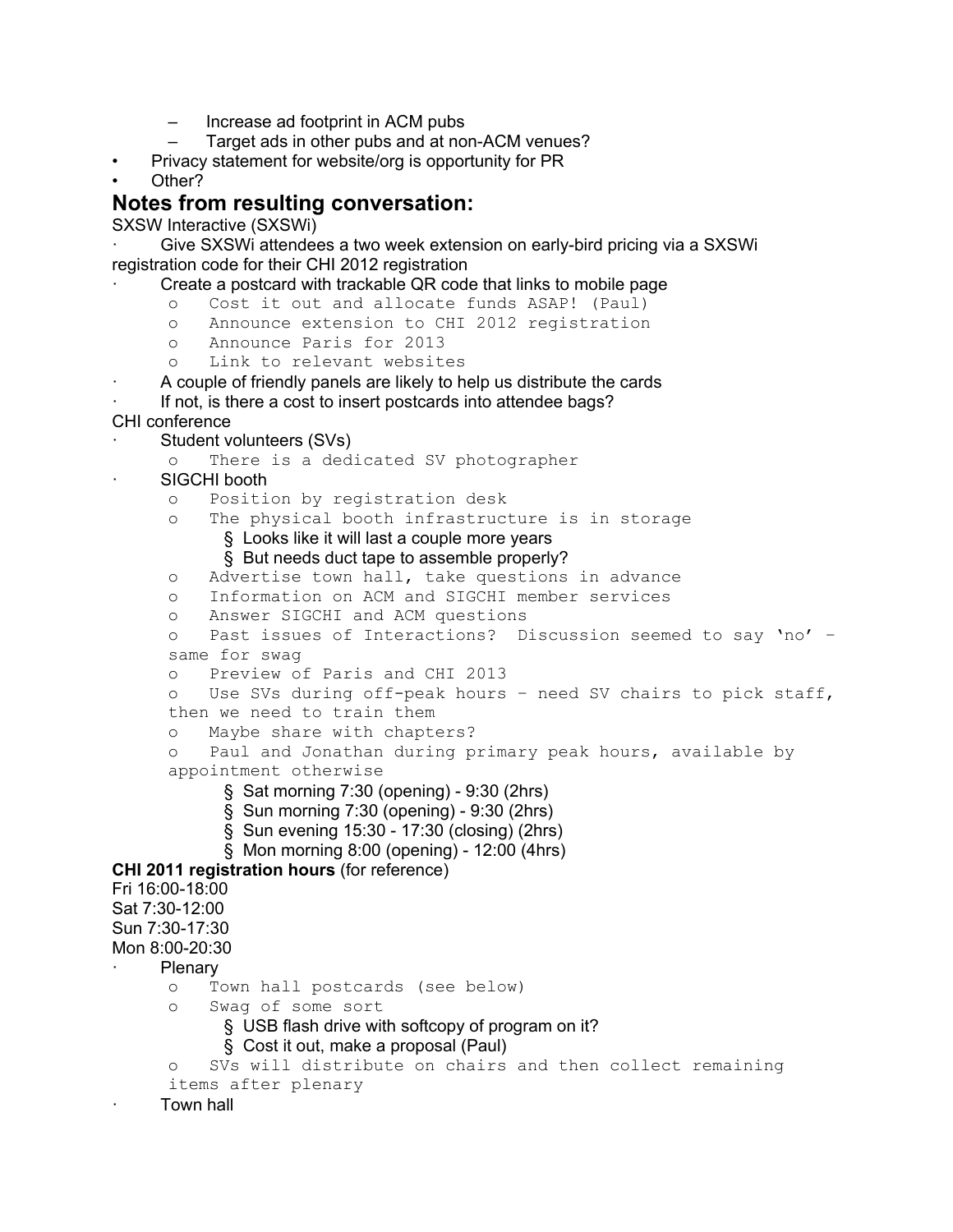- o Postcards
	- § Distribute at plenary, booth
	- § QR code links to mobile site
		- Button to calendar event on popular calendar systems
		- Type question for town hall
		- Link to SIGCHI website
		- Track how often QR code is used by unique phones
- o Social media
	- § Create hash tag separate from main conference and from SIGCHI org
	- § SV to live tweet the meeting
	- § Check-in on Facebook, Google+, LinkedIn
- o Swag = leftovers, don't need other stuff there
- o Goals this EC's last readout to membership
	- § Update on CHI 2015
		- § Developing world
		- § Education
		- § Public policy
		- § Communities
		- § New CMC
- o Pay for lunch already done (Scooter)
- o Need to update CHI program description (Elizabeth)
- Swag suggestions:
	- o Luggage tag

Questions for Fran:

Do we have access to our membership database and all that entails?

What % of conference membership renews year to year and how many years average (or bar chart of distribution)?

What logos and other copyrights and trademarks do we own?

What's the process for initiating creation of such?

ACM process for generating privacy statement different from ACM's statement? Next agenda:

- · 5 things that describe our brand
- Social media agenda
	- o Revive Facebook page (ask Mary for the keys)

o LinkedIn brand has been politely and competently co-opted, ask owner Karl to join our PR team, maybe fly him to CHI 2012

## Action Items for Paul

### PR committee

```
o Assemble committee, collect and evaluate contract help
options, make a selection
```
o Which audiences will our PR activities aim for?

- For Gerrit: craft a request for privacy statement for ACM legal review
- Sort through quotes for "why did you attend CHI 2011?" for positioning insight
- SXSW stuff (see above)
- Coordinate CHI 2012 booth and press activities

#### **Initial thinking on 5 branding points (with Loren):**

"Computer-human" interaction (CHI) branding needs to be consistent – no "human-computer" or HCI language, except maybe in bibliography

"We are CHI"

● Premier – metric? Compare to other HCI orgs...produce new knowledge and understanding (research), technical innovations, practical reality of what works and what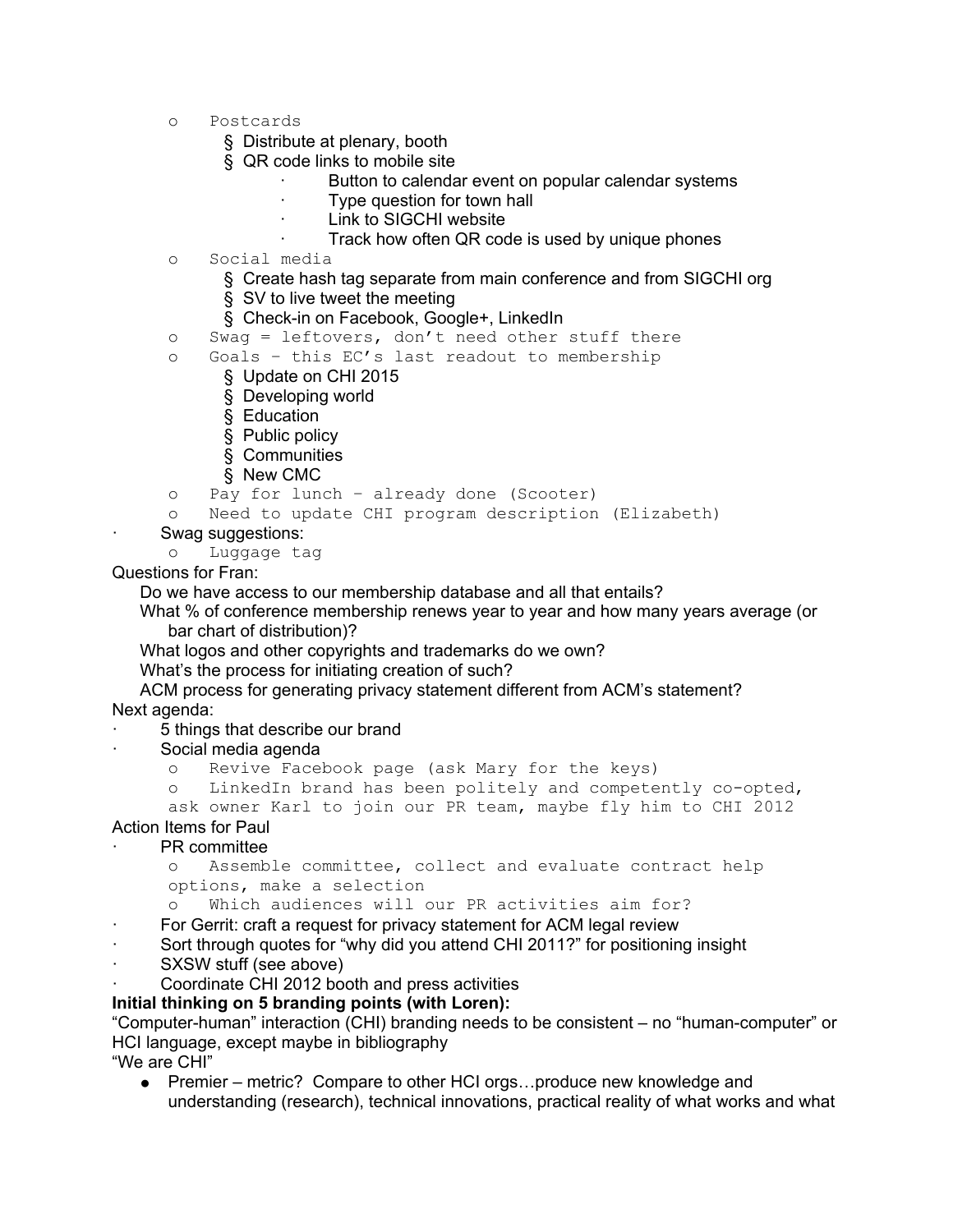doesn't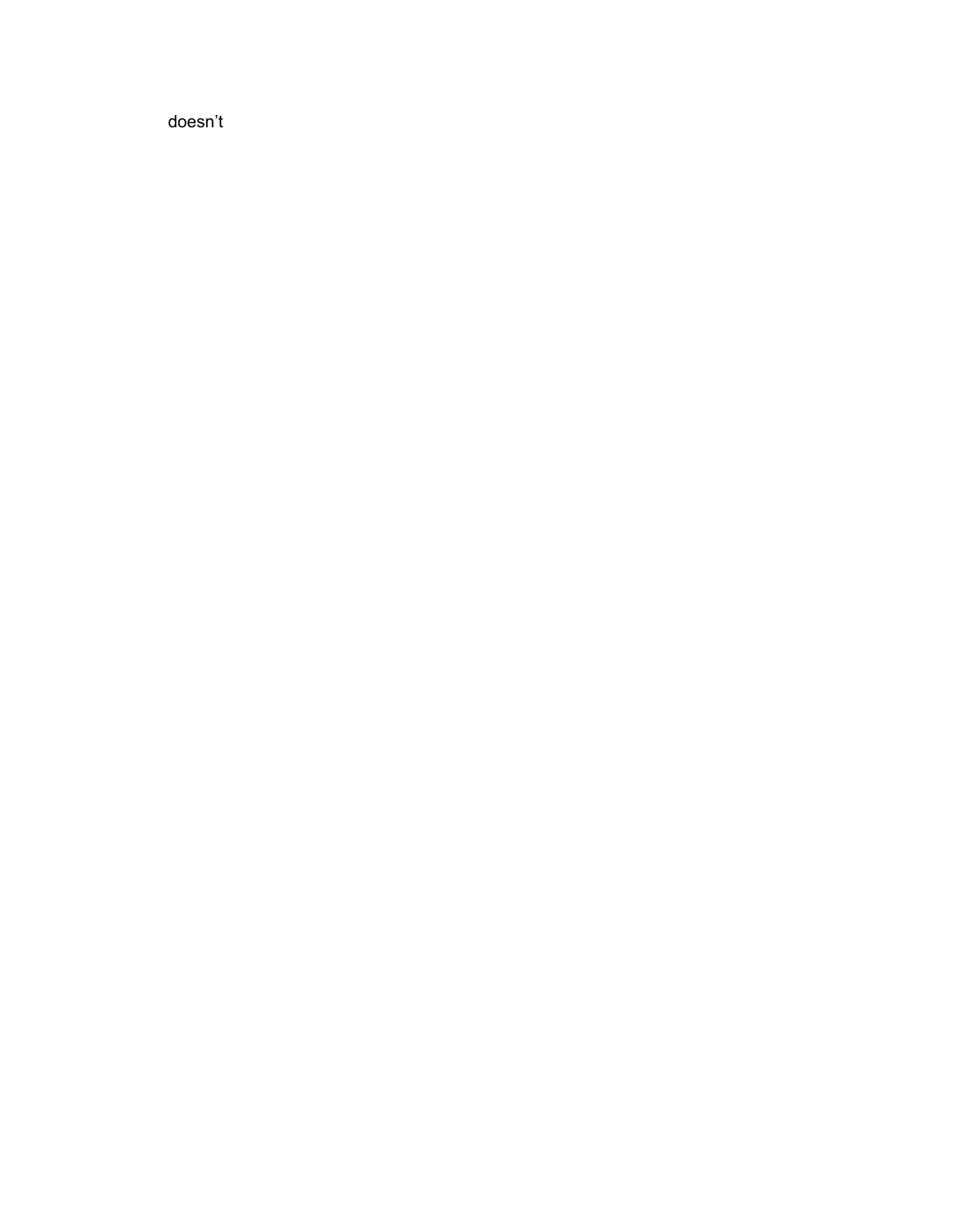- Sponsor the most popular CHI conference in the world and cutting-edge specialized conferences
	- Papers and pubs disseminate information
	- Educate next generation of researchers and practitioners
	- Membership gets free access to research docs
	- How many papers published??? And how many citations?
- International
	- Strong in NA and Europe, advancing in Asia and LA
	- Members from >20 countries on all populated continents
	- John Karat (IFIP TC13 group is international)
- Recognition, Awards, benefits
	- Professional
	- Academic
- Leading ACM group one of two largest SIGs in the largest computing society in the world

### We should think about assembling some case studies

#### **From my previous email regarding SIGCHI website and its top level tabs**

- Communities (take the bibliography stuff out of these and turn them into discussions)
	- Public Policy
	- Education
	- Accessibility
	- Intercultural Issues
	- Kids and Computers
	- …
	- Start a Community

### Here's what the CHI 2012 site mentions for communities:

- **CORE COMMUNITIES** 
	- o Design
	- o Engineering
	- o Management
	- o User Experience
- **FEATURED COMMUNITIES** 
	- o Digital Arts
	- o Games & Entertainment
	- o HCI for Kids
	- o Health
	- o Sustainability

We should think about standardizing our communities vs. conferences language.

# **SIGCHI Web site preliminary discussion**

- Audience?
	- SIGCHI members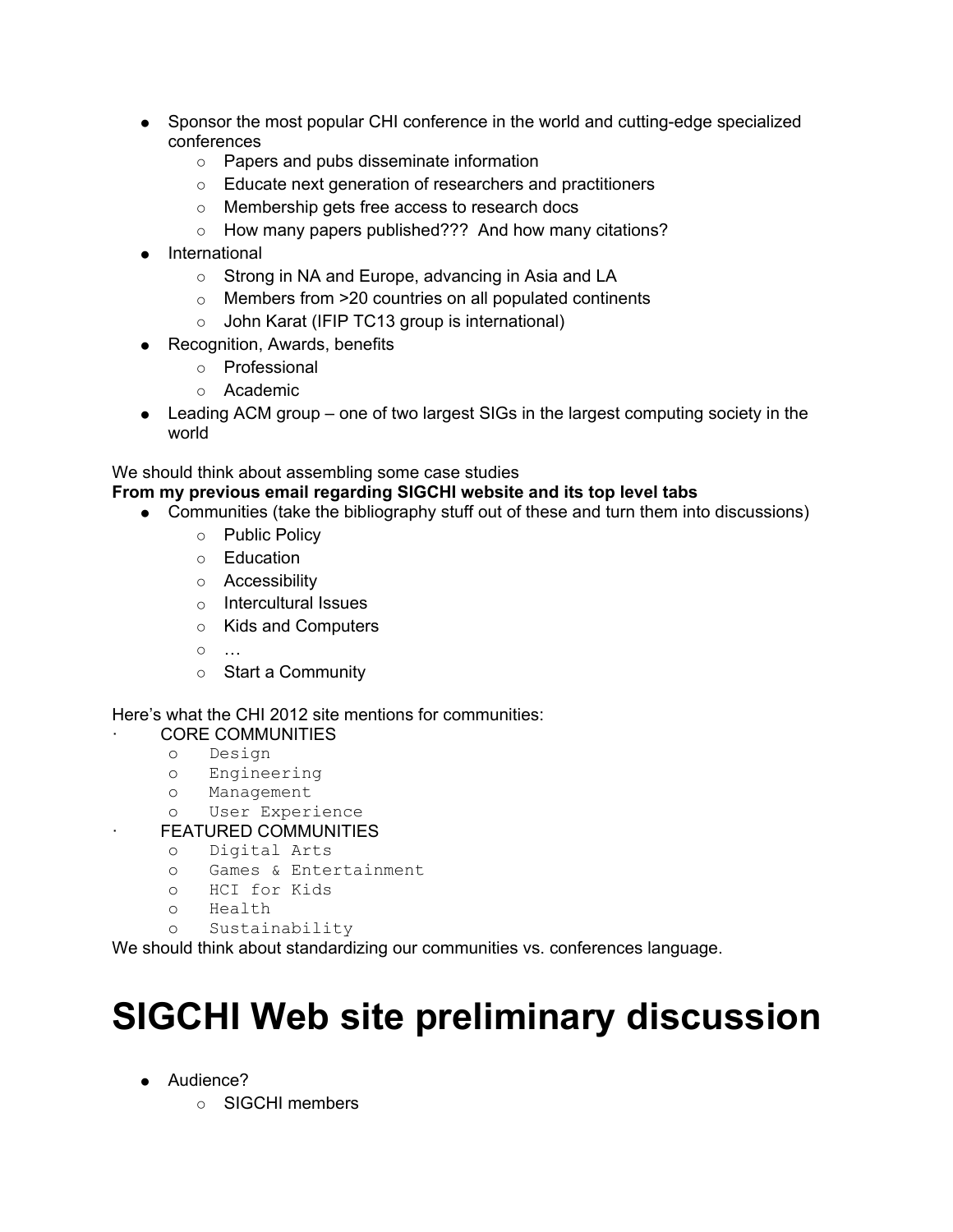- Scooter: someone who wants to find out about upcoming conferences
- Scooter: someone who has a general question about conferences, prospective organizers